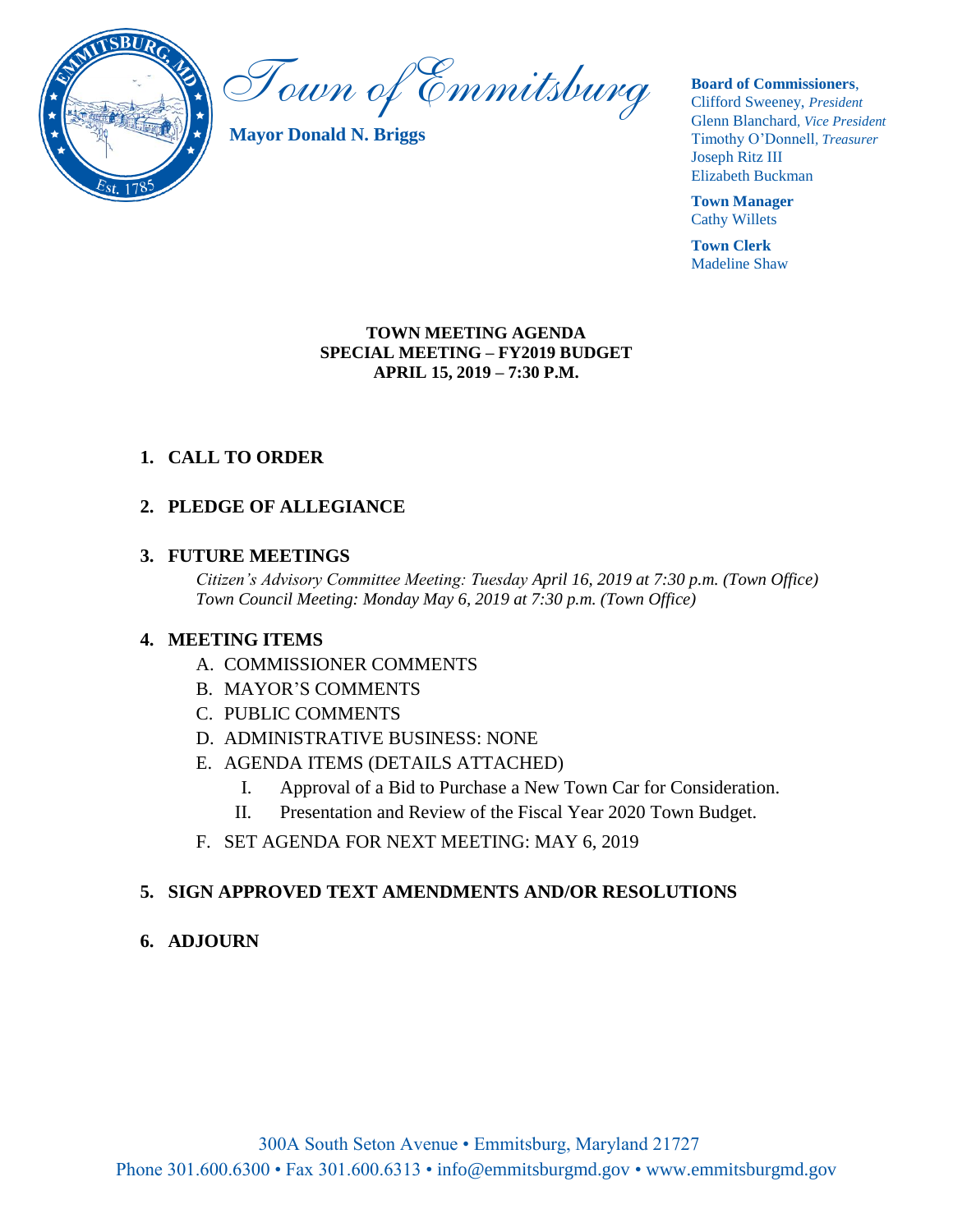## **A. COMMISSIONER COMMENTS**

**B. MAYOR'S COMMENTS**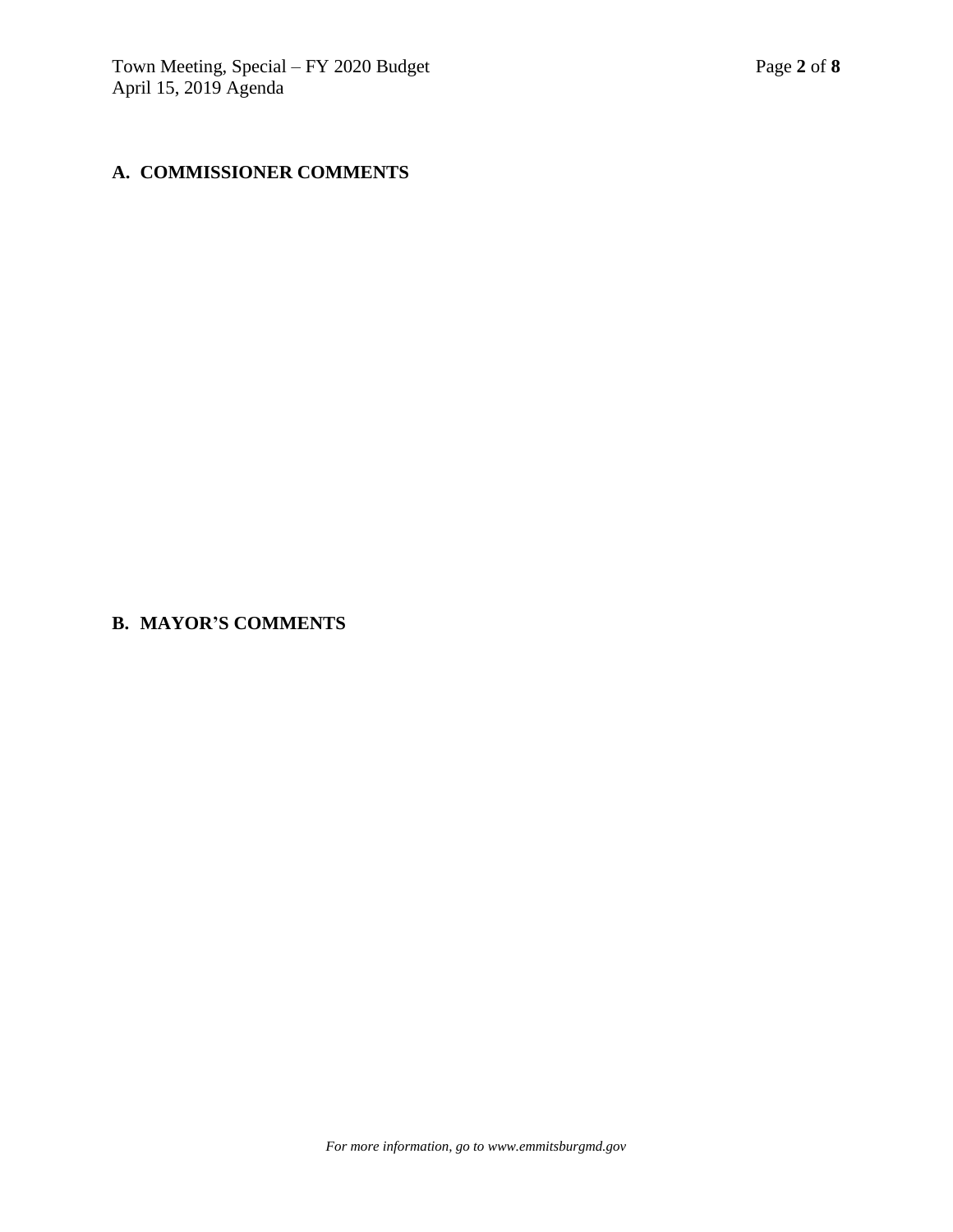## **C. PUBLIC COMMENTS**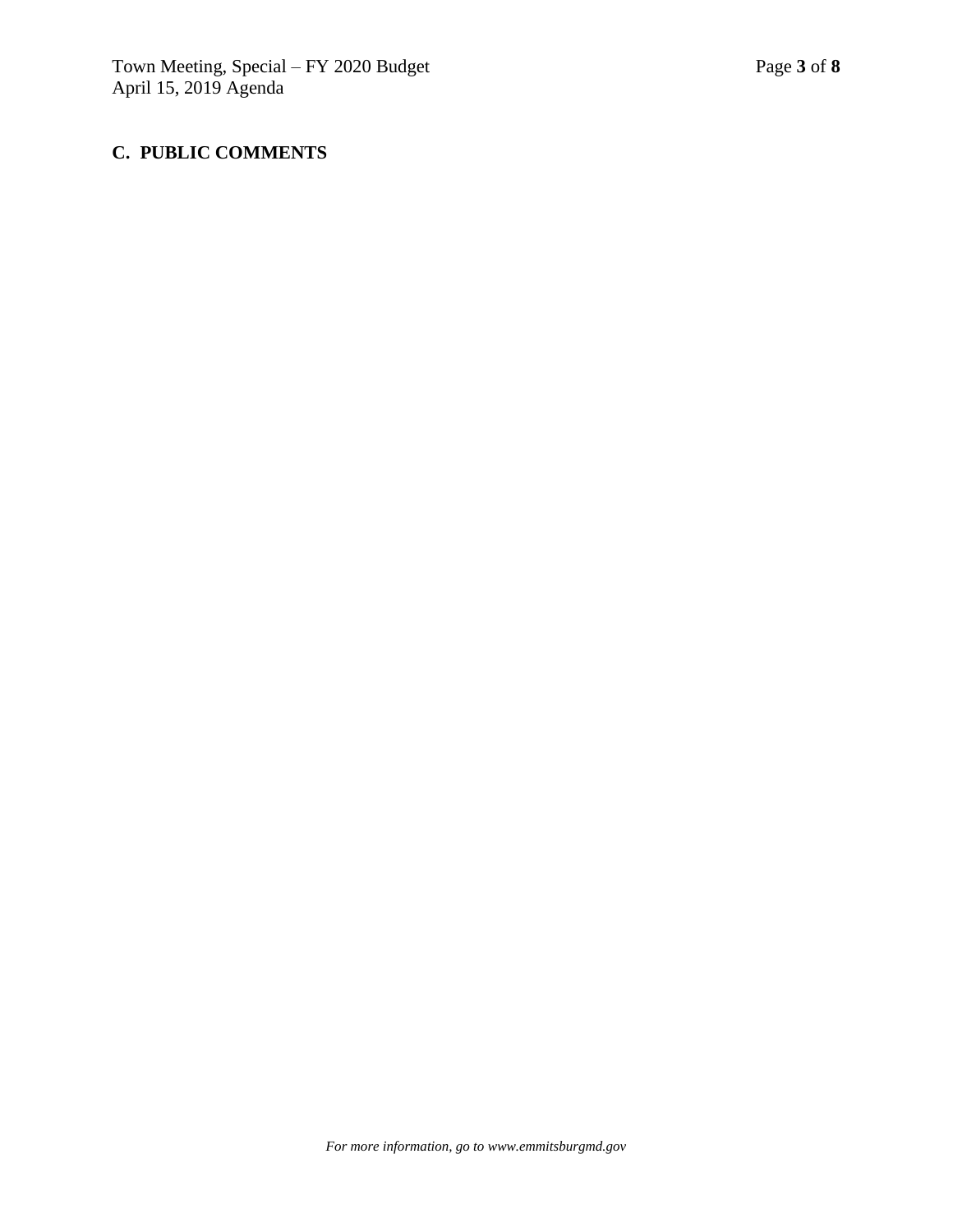### **D. AGENDA ITEMS:**

### **Agenda Item I. Approval of a Bid to Purchase a New Town Car for Consideration:** Presentation at meeting by Mayor Briggs and town staff.

*RECOMMENDATION*: Mayor Briggs and town staff recommend the 2019 Chevrolet Volt from Criswell Chevrolet (Thurmont, MD) for \$33,555.00 with a federal tax credit of \$3,750.00 (price includes tax credit).

| <b>DEALER</b>                           | <b>PRICE</b> | <b>WARRANTY</b><br>Electric/Hybrid | <b>MILEAGE</b><br>PER CHARGE | <b>COMMENTS</b>             |
|-----------------------------------------|--------------|------------------------------------|------------------------------|-----------------------------|
| Criswell Chevrolet<br>Thurmont, MD      | \$38,141.00  | 8 years/<br>100,000 miles          | 238                          | <b>Front Wheel</b><br>Drive |
| Fitzgerald Auto Mall<br>Frederick, MD   | \$34,408.00  | 8 years/<br>100,000 miles          | 238                          | <b>Front Wheel</b><br>Drive |
| <b>Wantz Chevrolet</b><br>Taneytown, MD | \$35,746.00  | 8 years/100,000<br>miles           | 238                          | <b>Front Wheel</b><br>Drive |

## **2019 Chevrolet Bolt EV (Total Electric)**

**\*Federal Tax Credit on this model \$3,750.00 until 9/30/19. \*Full charge nine hours @ 240-volt feed.**

## **2019 Chevrolet Volt EV (Plug-In Hybrid)**

| <b>DEALER</b>                           | <b>PRICE</b>                    | <b>WARRANTY</b> | <b>MILEAGE PER</b>                                        | <b>COMMENTS</b>             |
|-----------------------------------------|---------------------------------|-----------------|-----------------------------------------------------------|-----------------------------|
|                                         |                                 |                 | <b>CHARGE</b>                                             |                             |
| Criswell Chevrolet<br>Thurmont, MD      | \$33,555.00                     | 8 years/100,000 | 53 Electric/420<br>miles on a full tank<br>of gas. 42 mpg | Front Wheel<br>Drive        |
| Fitzgerald Auto Mall<br>Frederick, MD   | \$31,689.00                     | 8 years/100,000 | 53 Electric/420<br>miles on a full tank<br>of gas. 42 mpg | <b>Front Wheel</b><br>Drive |
| <b>Wantz Chevrolet</b><br>Taneytown, MD | Cannot order<br>any more Volts. |                 |                                                           |                             |

**\*Federal Tax Credit on this model \$3,750.00 until 9/30/19 \*Full charge 4.5 hours @ 240-volt feed. \*Federal Tax Credit on this model is \$4,609.00**

*For more information, go to www.emmitsburgmd.gov*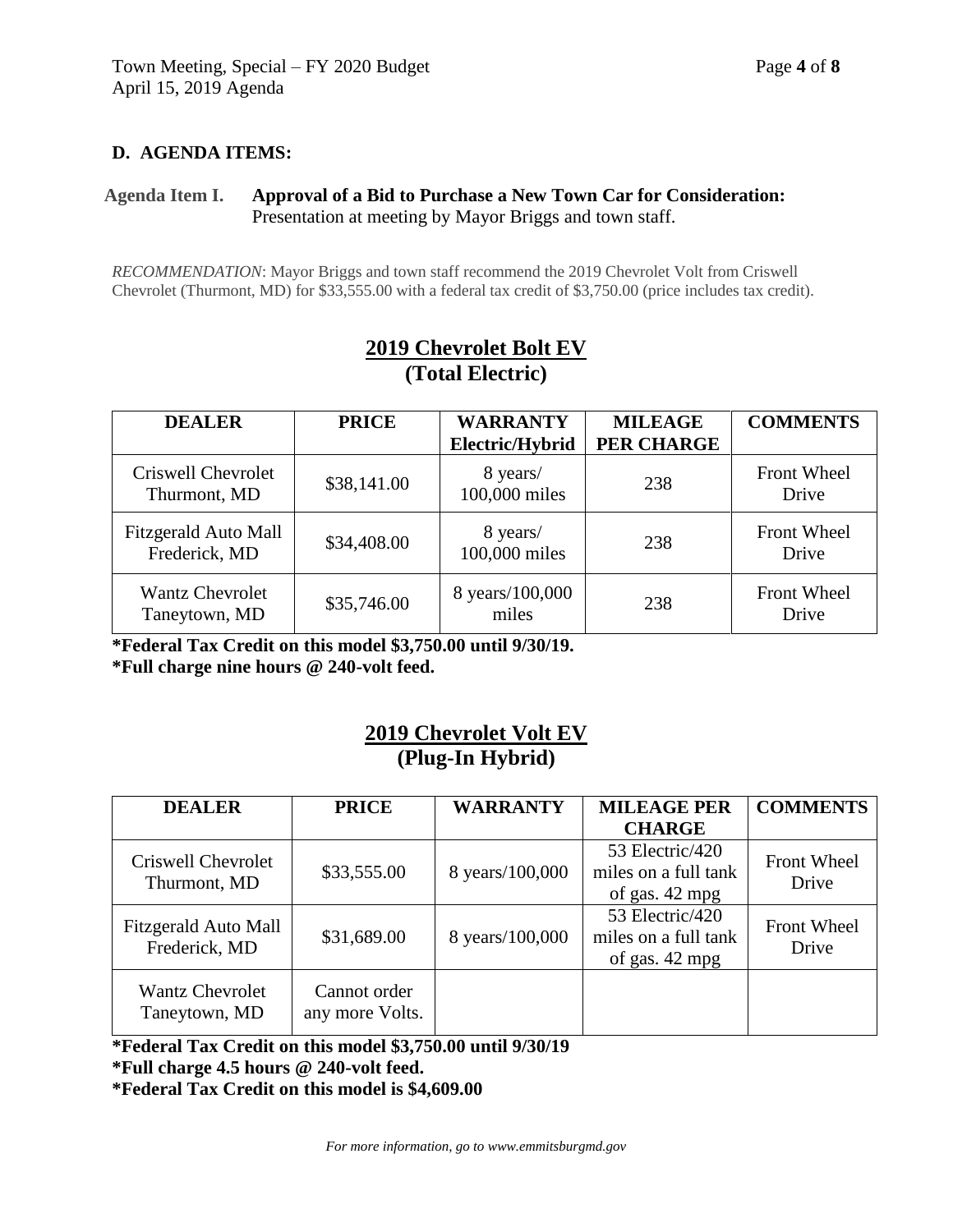# **2019 Ford Fusion (Plug-In Hybrid)**

| <b>DEALER</b>                                          | <b>PRICE</b> | <b>WARRANTY</b>         | <b>MILEAGE</b>                                     | <b>COMMENTS</b>      |
|--------------------------------------------------------|--------------|-------------------------|----------------------------------------------------|----------------------|
|                                                        |              |                         | <b>PER CHARGE</b>                                  |                      |
| <b>Century Sales</b><br>Mt. Airy, MD                   | \$35,590.00  | 8 year/100,000<br>miles | $103$ mpg on<br>electric & gas,<br>42 on gas only. | Front wheel<br>drive |
| <b>Hagerstown Ford</b><br>Hagerstown, MD               | \$34,882.00  | 8 year/100,000<br>miles | $103$ mpg on<br>electric & gas,<br>42 on gas only. | Front wheel<br>drive |
| The Frederick<br><b>Motor Company</b><br>Frederick, MD | \$32,515.00  | 8 year/100,000          | $103$ mpg on<br>electric & gas,<br>42 on gas only. | Front wheel<br>drive |

**\*Ford will be discontinuing this model and concentrating on trucks, utility vehicles and commercial vehicles.**

**\*Full charge 2.6 hours @ 240-volt feed.**

**\* Ford does not make an all-electric vehicle.**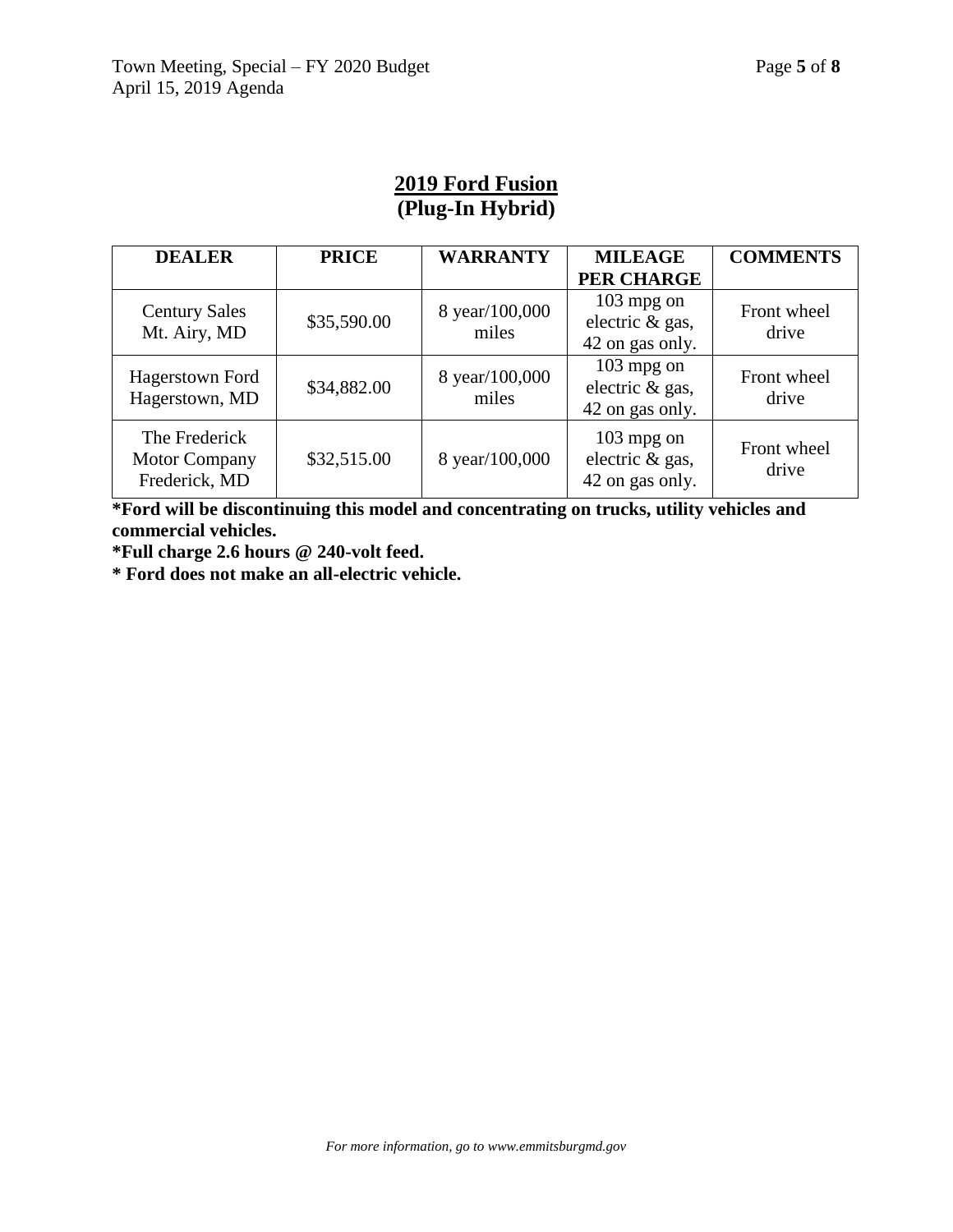### **Agenda Item II. Presentation and Review of the FY2020 Town Budget:** Presentation at meeting by Mayor Briggs and town staff.

### FY20 Financial Budget Summary

#### Revenues

- 1. Tax Rate for Real Estate Taxes is to remain at the current rate of .36 per \$100 assessed.
- 2. State Highway Funds will be \$131,782. Overall FY20 budgeted funding \$27,488 higher than FY19.
- 3. Awaiting word on County Tax Equity funding. Notice should be coming in next week or so. FY19 budgeted amount was \$422,288.
- 4. Town budgeted Service Charge revenues are slightly higher this FY, up \$6,000. Going from \$226,700 to \$232,700.
- 5. Budgeted General Fund revenues will increase by \$79,878 or 4.3% over last FY. Going from \$1,832,039 to \$1,911,917.
- 6. Water revenues are budgeted slightly lower this year at \$555,810. FY19 budget was \$558,500. Areas budgeted slightly lower are utility charges & tap fees. An area budgeted higher is interest revenue due to increasing bank interest rates.
- 7. Sewer revenues are also budgeted slightly lower this year at \$1,060,250. FY19 budget was \$1,061,000. As with Water, areas budgeted slightly lower are utility charges & tap fees. Again, an area budgeted higher is interest revenue.

#### Human Resources

1. Town Management recommends that staff be given a step increase with a 2% cost of living adjustment for FY20.

*(FY18 did not receive COLA increase - actually 1.33% over 3 year period) (US Bureau of Labor Statistics reports nationwide Consumer Price Index increased by 1.5% for the 12 month period ending February 2019)*

2. Total budgeted salaries for FY20 is \$876,954. Up \$11,667 from the prior FY of \$865,287. This is a 1.35% increase over last year's total budgeted amount.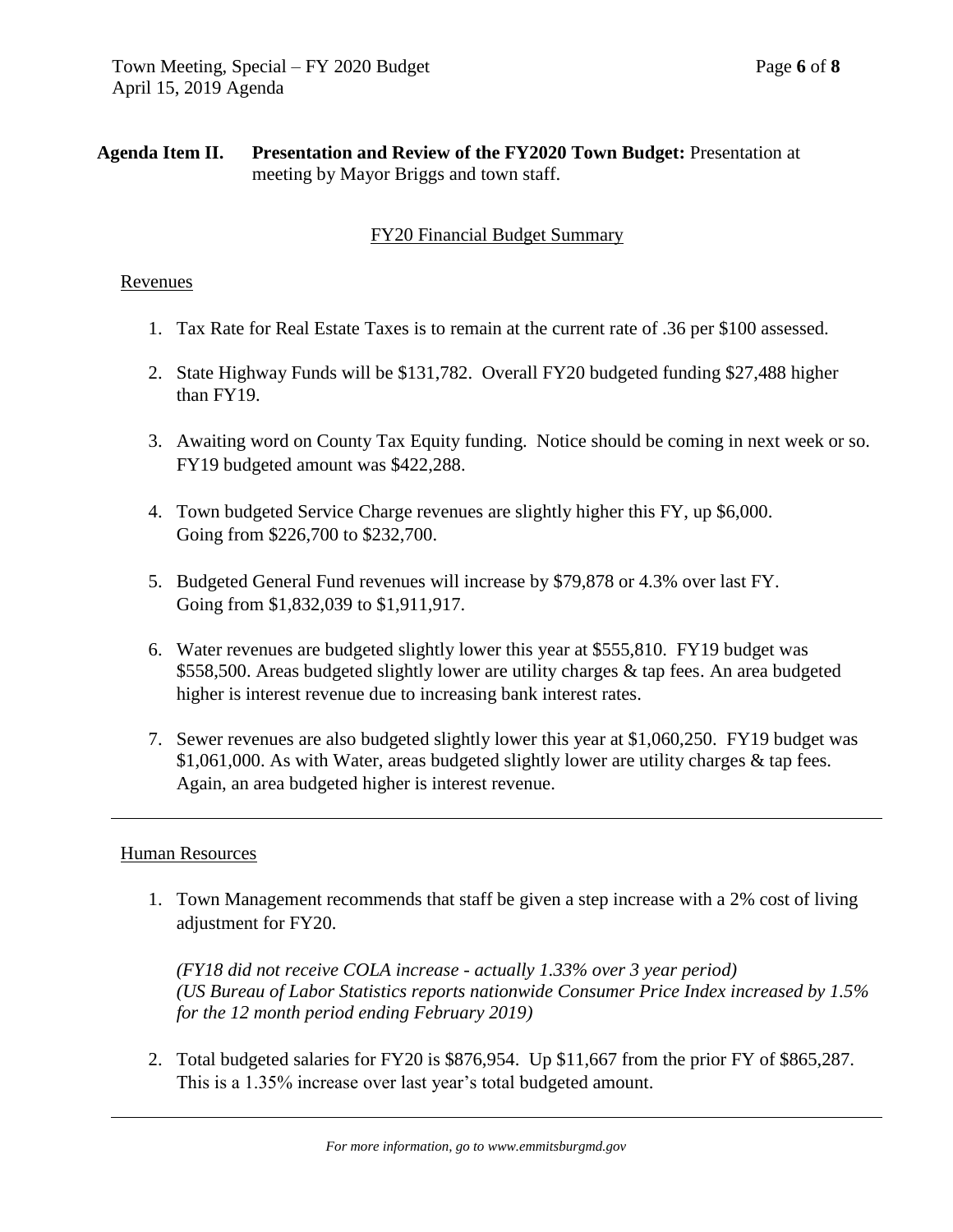### **Expenses**

- 1. Budgeted General Fund expenses before Capital Funds transfer is increased by \$89,417 or 6%. Total budgeted general cost went from \$1,600,020 to \$1,689,437 before Capital Funds transfer. Areas of increase are seen in legislative, police, refuse, & parks departments.
- 2. Capital Funds transfer for FY20 will be \$222,480 down from FY19 of \$232,019.
- 3. Budgeted Water Fund expenses is decreased by \$5,512 or 1%. Total budgeted Water Fund cost went from \$589,422 to \$583,910.
- 4. Budgeted Sewer Fund expenses is increased by \$21,858 or 3%. Total budgeted Sewer Fund cost went from \$725,655 to \$747,513.

### Final Note

Town staff, with direction from the Town Manager, has been looking into better return opportunities for the Town's cash reserves. We are perusing higher rates of returns with local banks in the area. Our intention is to move a portion of the cash reserves into a higher rate of return in the near future.